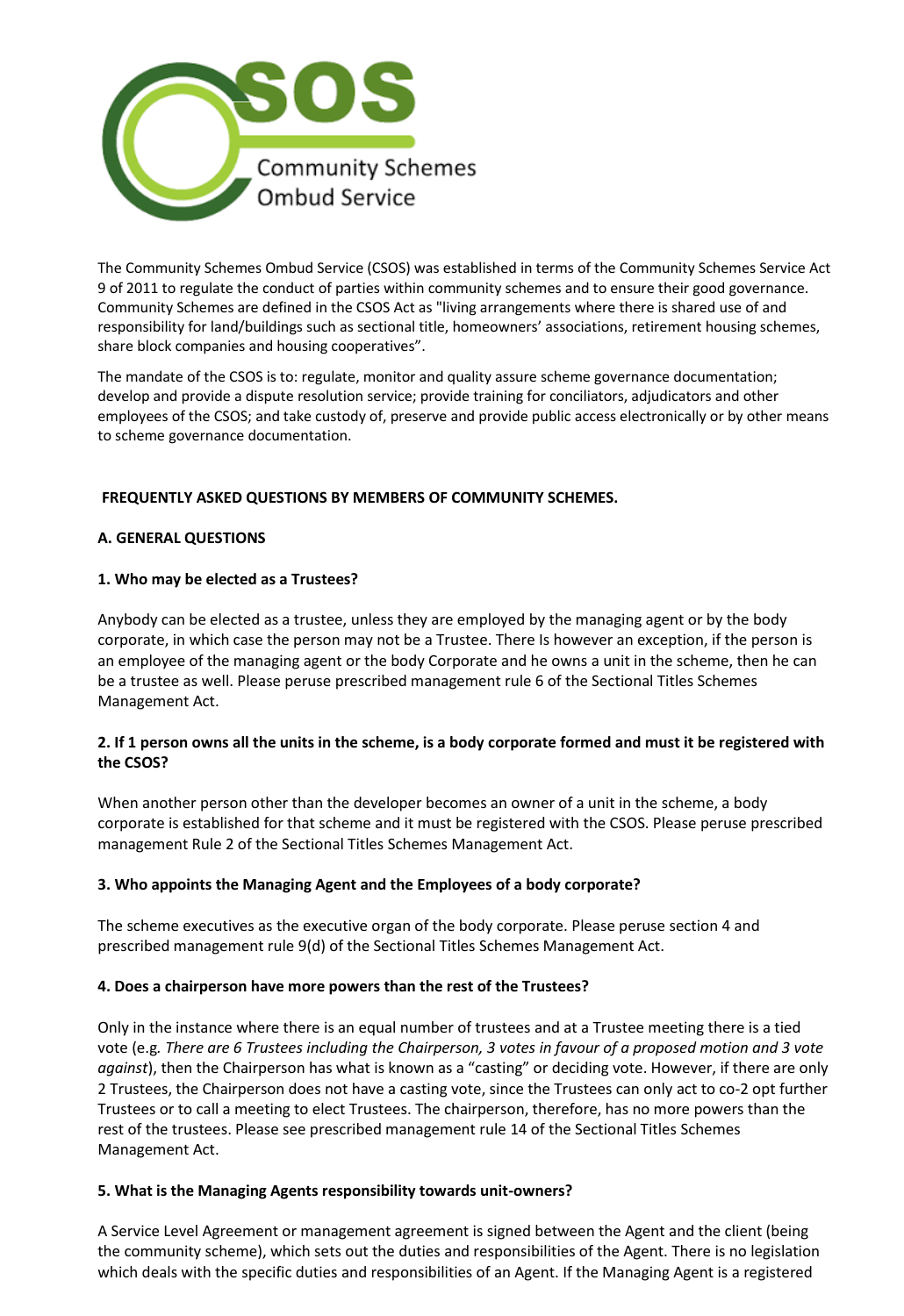Estate Agent, then he/it falls under the rules and regulations of the Estate Agency Affairs Board and the Property Practitioners Act.

## **6. Why am I not allowed to voice my opinion on any matter at an Annual General Meeting?**

Bear in mind that at an Annual Meeting there is a required list of items which must be discussed on the agenda, and owners or their representatives are welcome to engage on the particular topic which is up for discussion. An AGM is generally not the platform to discuss *any subject under the sun*, and discussions affecting an individual owner alone are normally not in the interests of other members of the Scheme. The same can be said of Special Meetings where the agenda is set down to discuss a particular subject or subjects. Rather set up a suitable date and time whereat you can discuss your concerns with Managing Agent or the Trustees. Please see prescribed management rule 17 of the Sectional Titles Schemes Management Act.

## **7. Can the Trustees lodge an application for dispute resolution with the CSOS if summons has already been issued against a levy defaulter?**

Section 42 of the CSOS Act states that an Ombud must reject an application if a summons has already been issued against a levy defaulter for the recovery of levies. When a potential Applicant (i.e. the body corporate in this instance) approaches the CSOS to institute dispute resolution proceedings against a levy defaulter for the collection of outstanding levies, we advise the Trustees *to first withdraw legal proceedings against the recalcitrant unit-owner*, and then hand the matter over to the CSOS. If the Trustees refuse, then the CSOS cannot take the matter on. The reason for this is that action against a Defendant/Respondent cannot be taken in different forums. The person instituting the action must choose the legal forum in which the legal action is instituted against the Defendant /Respondent and stick to that forum. You have the right to choose either the Court or the CSOS as the legal forum in which to institute and pursue the action, but not both. This is a fundamental principle of the South African Law.

## **8. Can I vote if I only own a utility section?**

Yes, you can. Please peruse prescribed management rule 15 of the Sectional Titles Schemes Act.

# **9. I want de-register the scheme with CSOS as the sectional titles scheme is being demolished or I erroneously registered, however, I have a conventional property? What documents do I need to do so?**

#### **Bodies Corporate:**

• • The Court Order in terms of which it was ordered that the body corporate be de-registered; *alternatively* 

- • The unanimous resolution in terms of which it was decided to deem the building destroyed; *and*
- • The Conveyancing documents in terms of which the scheme has been removed from the sectional title register; *OR*
- • An official confirmation from the Deeds Registrar confirming that the scheme has been deregistered and removed from the sectional title register.

Homeowners Associations:

- • The special resolution as per the MOI; and
- • Confirmation from the CIPC that the HOA has been deregistered.

# **10. Must a managing agent have a Fidelity Fund Certificate?**

Yes, it is a criminal offence if a Managing Agent conducts business as such without a Fidelity Fund Certificate in terms of the Estate Agency Affairs Act. Please liaise with the Estate Agents Affairs Board regarding this matter.

# **11. May I, as an owner, request the Trustees' details?**

Yes, you may, in terms of the prescribed management rule 27 of the Sectional Titles Schemes Management Act.

#### **12. May I install CCTV cameras outside my unit for protection?**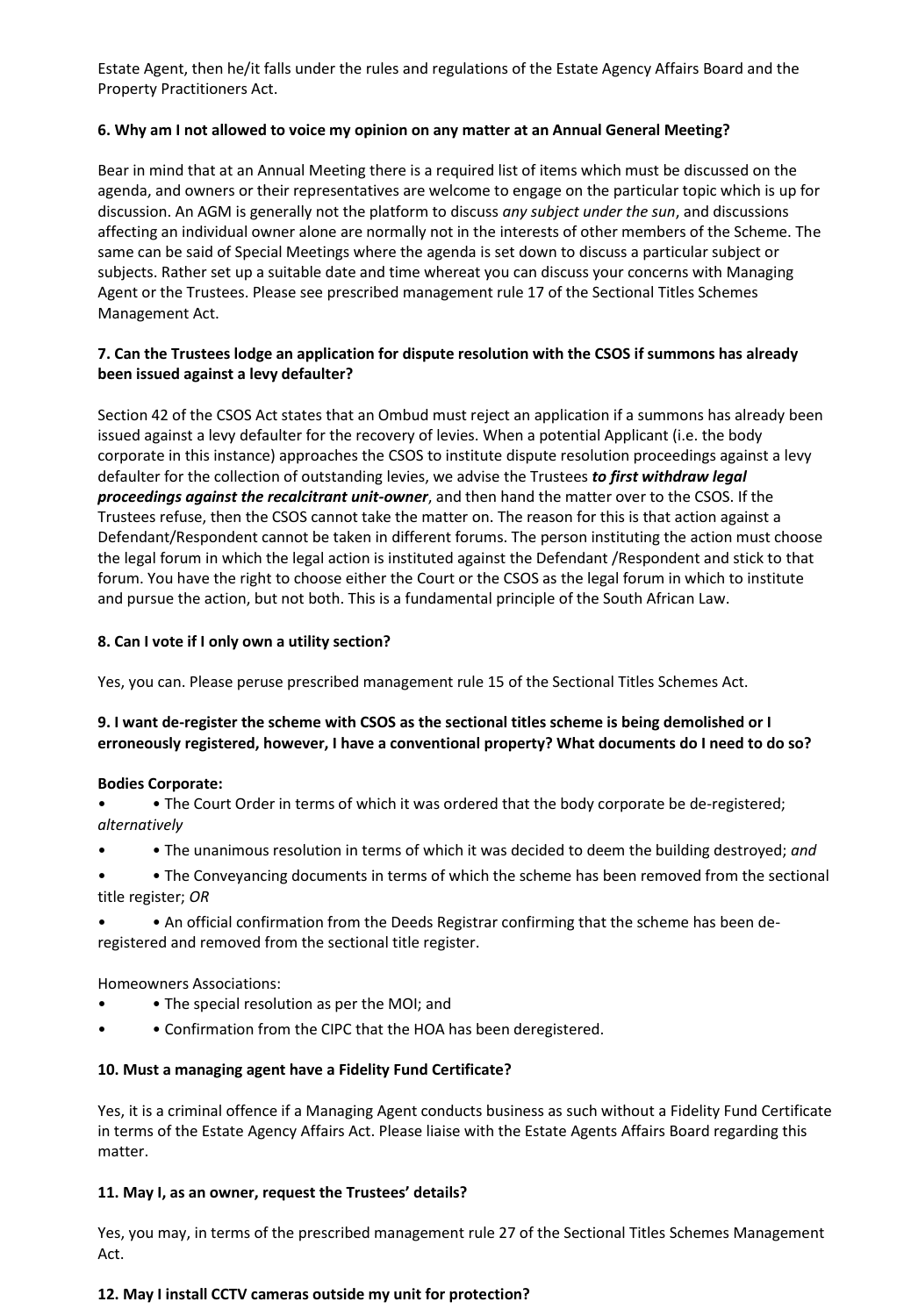Yes, you may, however you need to obtain the Trustees permission and you may not invade anybody else's privacy in the scheme.

### **13. Which part of the Act or Rules deals with insurance?**

Section 3(1)(h)(i)(j) and (k) and PMR 23 of the Sectional titles Schemes Management Act.

## **14. How do Trustees vote at Trustees' meetings?**

Always by show of hands - "*one trustee, one vote*", therefore never by value. Please peruse prescribed management rule 14 of the Sectional Titles Schemes Management Act.

## **15. How do you calculate PQ?**

The size of your section in m² ÷ (*the sum of the total number of square metres of all the sections in the scheme*) x 100 = the participation quota (PQ) of your unit to 4 decimal places. This is the PQ of your unit, which must be the PQ as shown on the last page of the sectional plan for the scheme as registered at the Surveyor General's Office.

## **16. Can an owner vote at a General Meeting if there is a judgment or adjudication order against him?**

No, he cannot vote at an AGM or SGM for an ordinary resolution, however, the PQ can be counted towards the quorum. The owner can vote for a special or unanimous resolution even if there is a judgment or adjudication order against him.

## **17. Must an owner first waive a meeting before a SKYPE / ZOOM / MICROSOFT TEAMS meeting can take place?**

Holding an AGM via skype or any other electronic media does not mean that any member of the body corporate needs to waive the right to hold the meeting, it simply means that the meeting is held by utilising of electronic media as long as, in terms of prescribed management rule 10:

- "A body corporate may make arrangements for attendance at an annual or special general meeting by telephone or any other method, if the method—
- is accessible to all members and other persons entitled to attend the meeting;
- *(b)* permits all persons participating in the meeting to communicate with each other during the meeting; and
- *(c)* permits the chairperson to confirm, with reasonable certainty, the identity of the participants."

It is only if no meeting whatsoever is going to be held, that all members must waive the right to the meeting.

#### **18. The scenario is as follows:**

A sectional title scheme has already been developed and the body corporate has been formed. The developer of the scheme has entered into an agreement to purchase the vacant land next door. He wants to develop this land and create a different sectional title scheme, which he then wants to link to the already developed scheme. How can this be done? The CSOS's advice would be to register an HOA, where the 2 Bodies Corporate would both be members. No cession would be involved. The bodies corporate would both have to pass unanimous resolutions and their Management Rules would have to reflect that they are members of the HOA and their members are bound by the MOI of the HOA– the Trustees would become Directors of the HOA, the Conduct Rules would become the Conduct Rules of the HOA (shared by the bodies corporate), the MOI would be worded appropriately because levies would become payable to the Bodies Corporate individually, and to the HOA. They could, e.g., share facilities, such as swimming pools and tennis courts.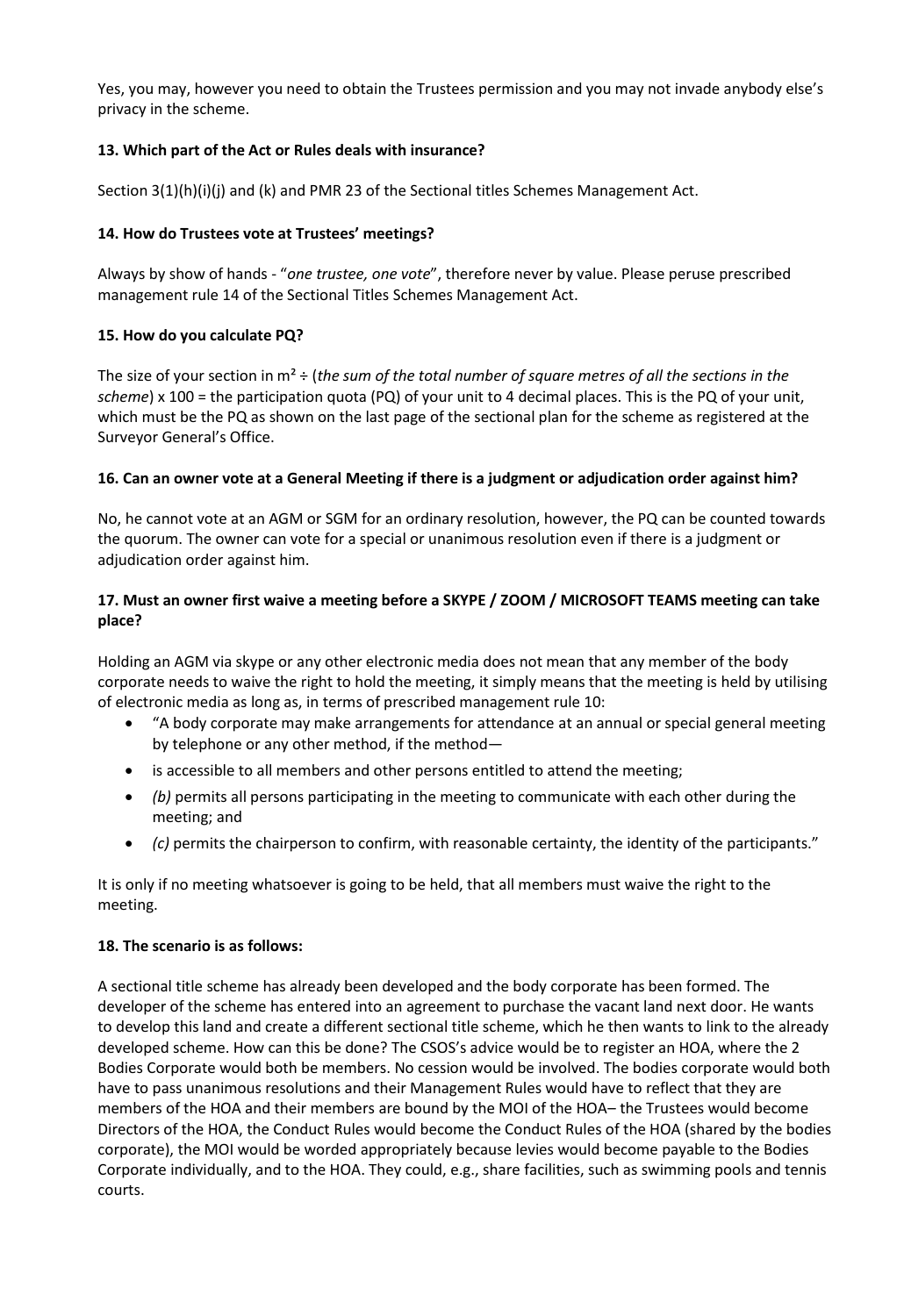#### **19. Must a body corporate have public liability insurance?**

Yes, a body corporate must take out public liability insurance in terms of Legislation for R 10 Million or more, this is for any third party (outsider) who may be injured whilst on the common property. Please refer to prescribed management rule 23(6) of the Sectional Titles Schemes Management Act.

#### **20. Must a body corporate take out property owners' liability?**

Please look at the disclaimer on the property of body corporate i.e. park at own risk etc. If, for example, the lifts fall, and the person gets injured, look at repair and maintenance plan.

#### **21. May I claim for consequential damages?**

Rather use the terminology "resultant damages". Both the body corporate as well as each member must mitigate their risk when it comes to resultant damages, however, if it was found, after an investigation, that the body corporate was, for instance, negligent in fixing the leaking roof, then you as a unit owner may claim from the body corporate resultant damages as well.

## **22. Can a manager, also be defined as a managing agent**?

Yes, they can in terms of the CSOS Legislation.

## **B. REGISTRATION OF COMMUNITY SCHEMES**

#### **23. What is the registration process?**

The Schemes can download the CSI form from CSOS website or fill in the form online. The form together with attachments can be sent to [registration2@csos.org.za.](mailto:registration2@csos.org.za)

#### **24. What will happen if the Scheme does not want to register with CSOS?**

In terms of the CSOS Act, **all schemes must register**. Non-compliance measures will be instituted against schemes who fail to register with the CSOS.

#### **25. Will there be a fee payable to register a community scheme?**

There is no registration fee.

## **26. The CS1 form requires the details of the Managing Agent to be attached – is that the Certificate of Incorporation or the EAAB Fidelity Certificate, or what document is being referred to**?

The Fidelity Certificate from EAAB can be attached as proof of registration.

#### **27. Who must sign the declaration on form CS1?**

The declaration is from the person who is authorised to sign on behalf of the scheme. This could be a managing agent, chairperson of the Trustees or Chairperson of the Board of Directors. The authorisation must be by way of resolution.

#### **28. On the CS1 registration form in section 8 – you ask for a copy of the certificate of establishment?**

The copy which was issued by the Deeds Office.

#### **29. What will be the process for the approval of Rules for new schemes?**

On the CSOS website is a Practise Directive regarding the amendment of Rules.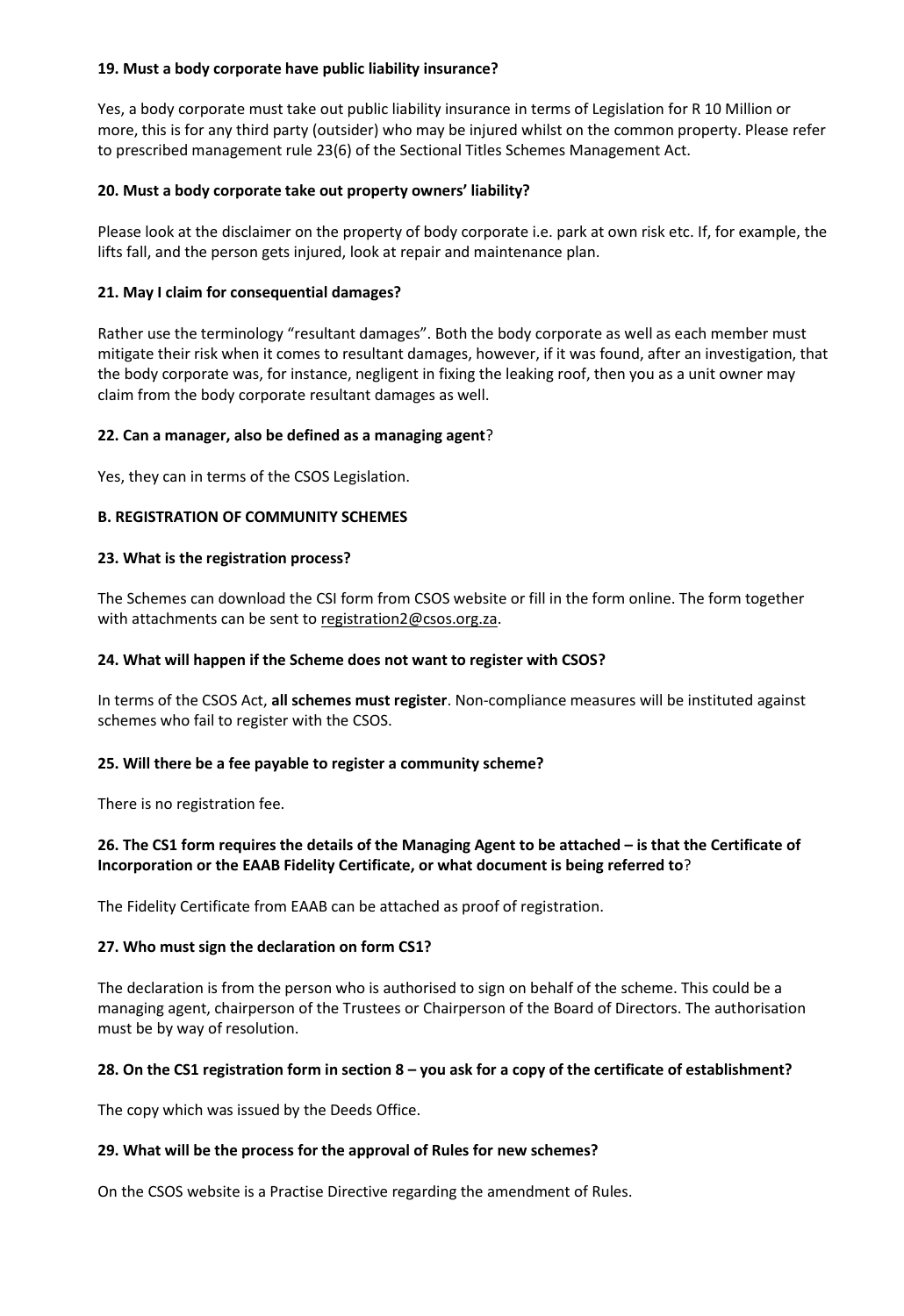## **C. PAYMENT OF CSOS LEVIES AND FEES 30. Is CSOS going to supply invoices for the payment?**

Yes. Please speak to the revenue department.

## **31. How much levy is payable?**

Depend on the levy payable to the scheme. There is a levy calculator on our website together with a Practise Directive regarding the payment of levies and fees.

## **32. How often must payment be made?**

Monthly to the community scheme; which payment is made to CSOS quarterly.

# **33. CSOS levies will also be calculated on exclusive use contributions and special levies – is this true? Or is it only calculated on the normal monthly levies?**

Only on the administrative levy.

## **D. ANNUAL FINANCIAL STATEMENTS 34. Who must audit the financial statement?**  An independent Auditor.

## **35. Can the person who is involved in the or preparation of the monthly financial report audit the financial statements?**

No, the Sectional Titles Schemes Management Act prohibits it.

## **36. STSMA – if less than 4 members each member must be Trustees. What if an owner is unwilling to stand?**

There is no need for election or appointment, every member automatically becomes a Trustees by application of the law.

# **37. Must a community scheme have a fidelity fund certificate?**

Each community scheme must have fidelity fund insurance to the value of not less than 25% of the total annual levies budgeted for. Each portfolio manager must have the same fidelity fund insurance unless it is clearly stated in the umbrella that it covers that**.** Please peruse prescribed managing rule 25 of the Sectional Titles Schemes Management Act.

## **38. Schemes within schemes (***for example a body corporate within a homeowners' association***), will there be double charges or will there only be one levy amount?**

Combine the levy and the principal will apply.

**39. Section 6(7) of the STSMA may be interpreted to suggest that members owning multiple sections (and so units) only have one vote notwithstanding their multiple ownership in a scheme and is contrary to Section 6 (6)?** 

In number only 1 vote; in terms value – PQ applies.

# **40. In levy collections and arrears, does the CSOS have a monetary jurisdiction?**

Yes, in terms of Section 39(1) of the CSOS Act.